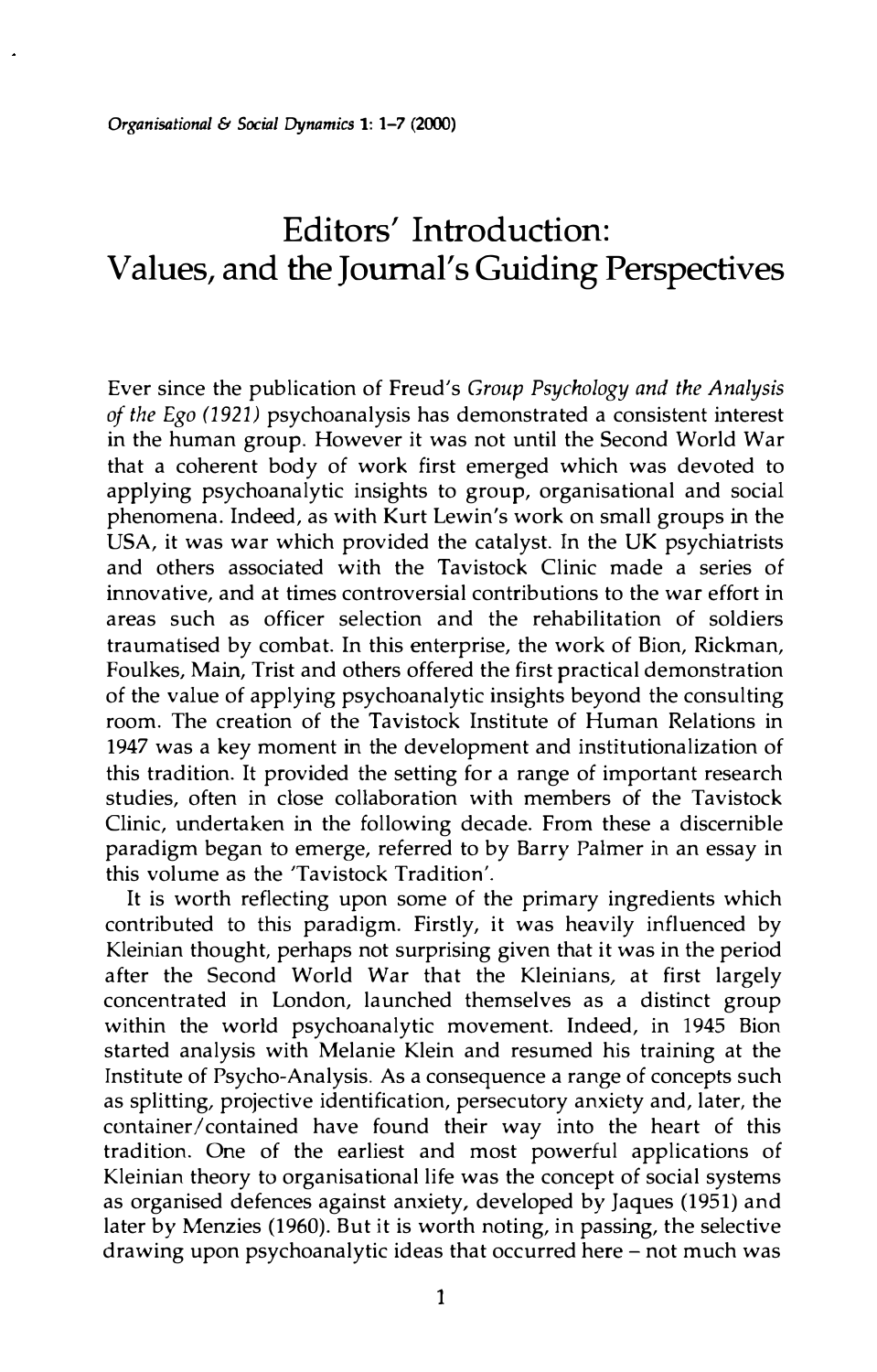## **2 EDITORIAL**

imported from classical Freudian theory, or Ego-Psychology nor, later, was that much brought in from Winnicottian Object-Relations or Lacanian currents. Secondly, it is useful to disentangle the contribution of the 'early Bion', the group-psychologist, from the 'later Bion' the leading Kleinian. Bion provided a specific set of tools for thinking about groups - group mentality, the basic assumptions, the work group, etc. which have proven to be an enduring legacy. Thirdly, in making the step from the consulting room to the group, the organization and society, many of the early pioneers gathered around the Tavistock drew heavily upon systemic ways of thinking. Trist, in particular, was influential here, contributing the concept of socio-technical systems (Trist & Bamforth, 1951) and then Rice, and later Miller, drawing upon the concept of open systems (Miller & Rice, 1967).

Ken Rice, another member of the Institute from early on was a key figure in making another significant and enduring contribution. It was Rice (1965) , more than any other, who was responsible for designing an experiential learning event which provided the crucible in which many of the social phenomena first glimpsed by those within the Tavistock tradition could be revealed. The first event, held at Leicester University in 1957, was a pivotal moment both in the search for a way of educating individuals about the unconscious aspects of group and institutional life and in the training of staff interested in developing their capacity to consult to groups. Such 'Group Relations' events now occur throughout the world and provide the general conceptual and methodological framework around which many national and regional 'Group Relations' associations and networks have formed. But again, in passing, it is worth noticing something. Half a century after the birth of the Tavistock Institute of Human Relations many researchers, consultants, managers and intellectuals, with a common interest in the application of psychoanalytic theory to group, organisational and social processes, still tend to refer to themselves by using the shorthand 'group relations'. It is doubtful whether the early pioneers would have imagined that the movement they help stimulate would have drawn its name not from the traditions of social research or organisational intervention they fostered but from a particular pedagogical practice developed by Rice in the late 1950's. But happily this situation is changing. Nowadays, the domain emerging from this tradition is often referred to as 'systems psychodynamics' or' socio-analysis.'

Ken Rice was also a key figure in the initial global dissemination of the Tavistock tradition. His leadership in this enterprise resulted, for example, in the formation of the A. K. Rice Institute in the U.S.A., the first of the major non-UK organisations devoted to group relations work. An essay by Larry Gould in this volume provides a vivid picture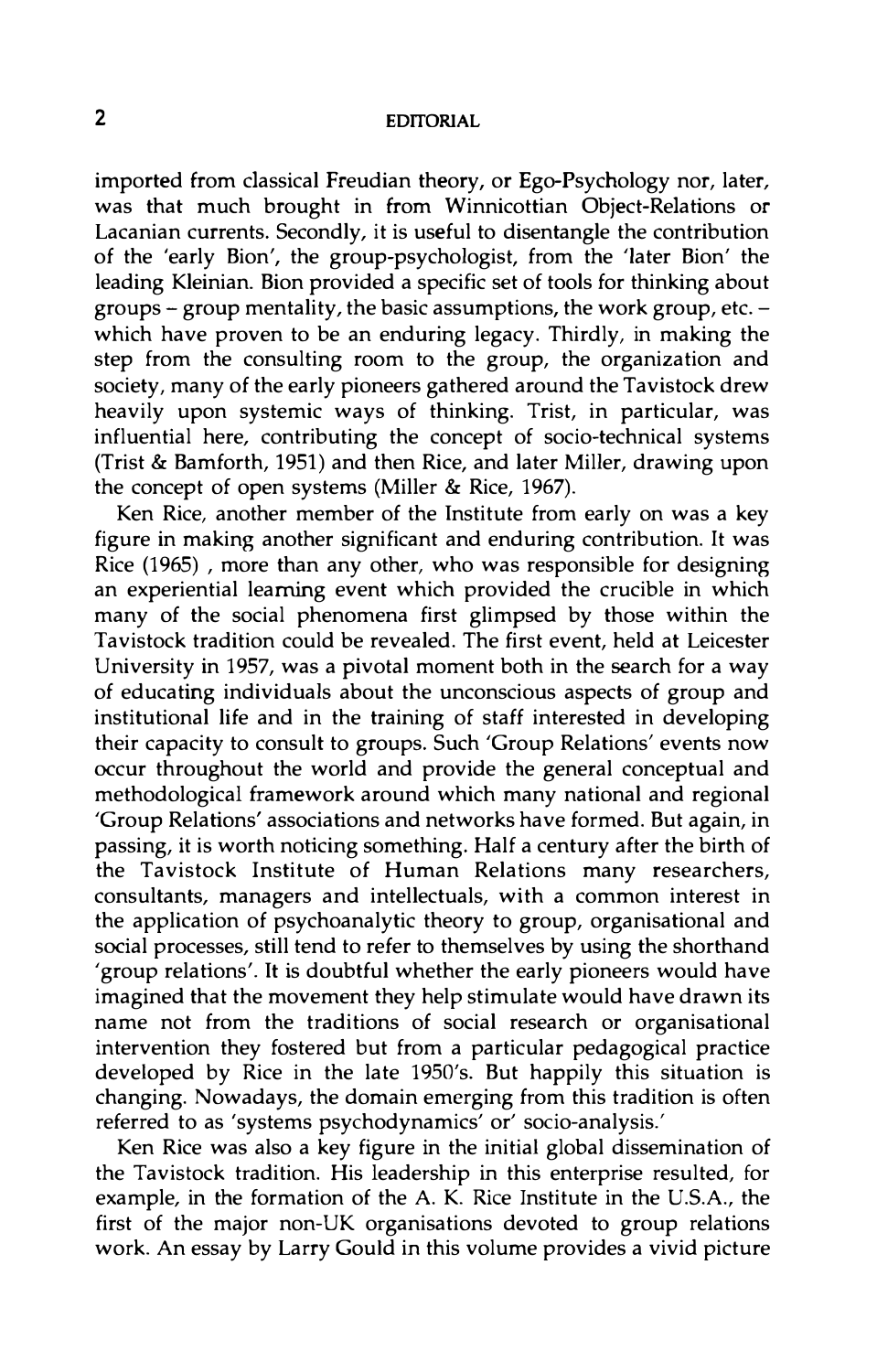of the impact of Rice on American colleagues in the 1960's. The later, gradual dissemination of this tradition, by a number of Rice's colleagues (notably, Alastair Bain, Shmuel Erlich and Eric Miller, to name a few), has led to many important new developments and applications, as it has been adapted to the particular cultural requirements of countries as diverse as Israel, France, Sweden & Australia. And in the process the hegemony of the Tavistock tradition has been challenged or modified as new discourses have emerged such as 'institutional transformation' (associated with the Institute for Social Innovation based in Paris) and 'socio-analysis' (linked to the Australian Institute for Socio-Analysis).

The preceding brief historical sketch is necessary to situate the overarching project and aim of this journal. One of the earliest initiatives undertaken by the Tavistock Institute of Human Relations was to launch an international journal, *Human Relations,* in conjunction with Kurt Lewin's Research Center for Group Dynamics in the USA. Today *Human Relations* is over fifty years old and an internationally renowned journal which continues to focus upon social processes within organisational settings. But although it still takes contributions from writers drawing upon psychoanalytic perspectives this is no longer one of its primary foci, in that it has evolved into a more broadbased, academically oriented venue than it was originally. It seems appropriate therefore that *Organisational and Social Dynamics* should have arisen from an initiative undertaken by OPUS (an Organisation for the Promotion of Understanding of Society) which is firmly located within the original Tavistock tradition. Along with Eric Miller and Lionel Stapley, Barry Palmer was the key OPUS member in getting this initiative going. That Barry should die before this particular baby could be delivered is a great tragedy. We are proud to publish some of Barry's work in this inaugural issue of the journal and very grateful to Philip Boxer for preparing it for publication. We publish it deliberately more or less as it was written, as a set of working notes to a small group of colleagues, in the hope that it will convey something of the liveliness and vitality of Barry's mind at work. Moreover, by a delightful coincidence, his paper exemplifies one of the core values that will guide the development of this project – the capacity of authors to take a reflexive stance towards the values and assumptions of the traditions within which they have been socialised. All discourses, including that associated with the Tavistock tradition, cast a selective light upon human reality and to be aware of this is vital. It is in this spirit that *Organisational and Social Dynamics* seeks to take up the baton once held by *Human Relations,* that is, to provide a genuinely international forum for all those traditions and perspectives which, no matter what their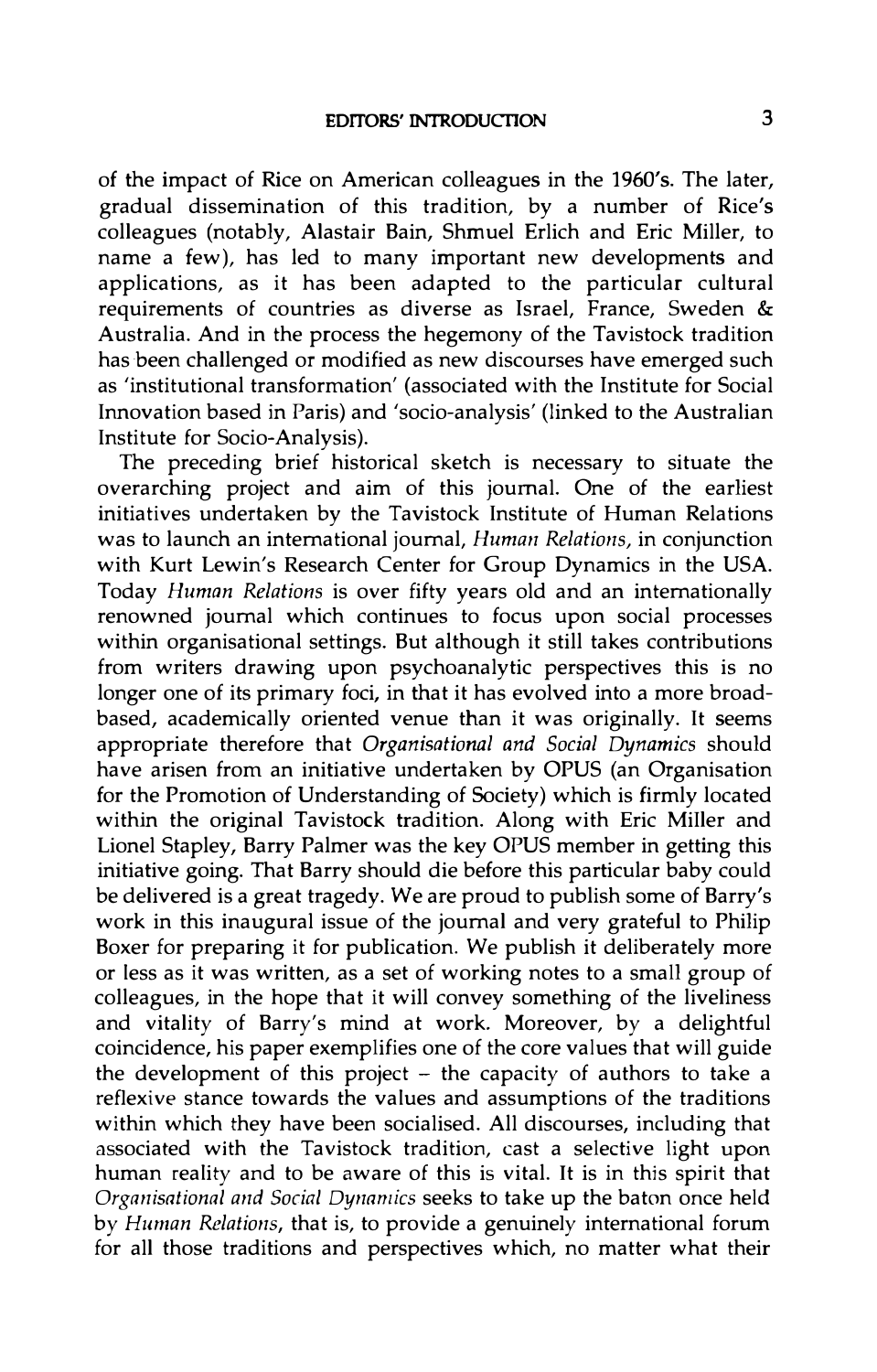### **4 EDITORIAL**

differences in emphasis, have a primary concern for the application of psychoanalytic and systemic ideas to our understanding of group, organisational and social processes.

We have mentioned the centrality of reflexivity to this journal project. It is worth mentioning some other values which will guide us. For example, continuing to promote the original intent of the founders and staff of the Tavistock Institute, namely, work at the interface between psychoanalysis and the social sciences. This means that we eschew forms of reductionism which, for example, apply psychoanalytic concepts wholesale to complex organisational processes. The domain of 'systems psychodynamics' is not simply applied psychoanalysis! Rather, we view organisational and social dynamics, while drawing on psychoanalysis, as well as other disciplines, as having its own distinct concepts and praxes. For example, we are as interested in how the social becomes part of the psychological, as we are with its opposite. Indeed the importance of the group comes precisely from the way in which it mediates between inner and outer  $-$  it occupies the transitional space between the sociological and political on the one hand and psyche and the soma on the other. As such, we view this Journal as making a significant contribution to what David Armstrong refers to as creating a 'third' vertex which contains, but is different from the diverse domains from which it draws. Gordon Lawrence's concept of Social Dreaming exemplifies precisely what we have in mind. This has been both an innovation in practice, a new method through which a group can enter a common dream space, and an innovation in theory and in his essay in this volume Lawrence reflects upon some of the social implications of this praxis. This essay also demonstrates the permeability of a mind to other ways of thinking, another value which is central to this journal's project. Freud once spoke of the 'narcissism of minor differences', how the ways of our closest neighbours can often seem the most foreign to us. With this in mind we specifically hope that the journal will be receptive to new developments in neighbouring communities such as Group Analysis, the rapidly expanding field of the sociology of the emotions, the organisational learning milieux, conflict management, and others.

Bion was acutely aware of the way in which the early innovators, the mystics and prophets quickly become the new establishment. The Tavistock tradition and the broader group relations movement that it gave rise to have not been without their own inertial dimensions. Beyond this mileux, in the fifty years since its foundations were established, many new developments in theory and practice have occurred. *Organisational and Social Dynamics* will provide a forum where the impact of such developments can be debated. There are many that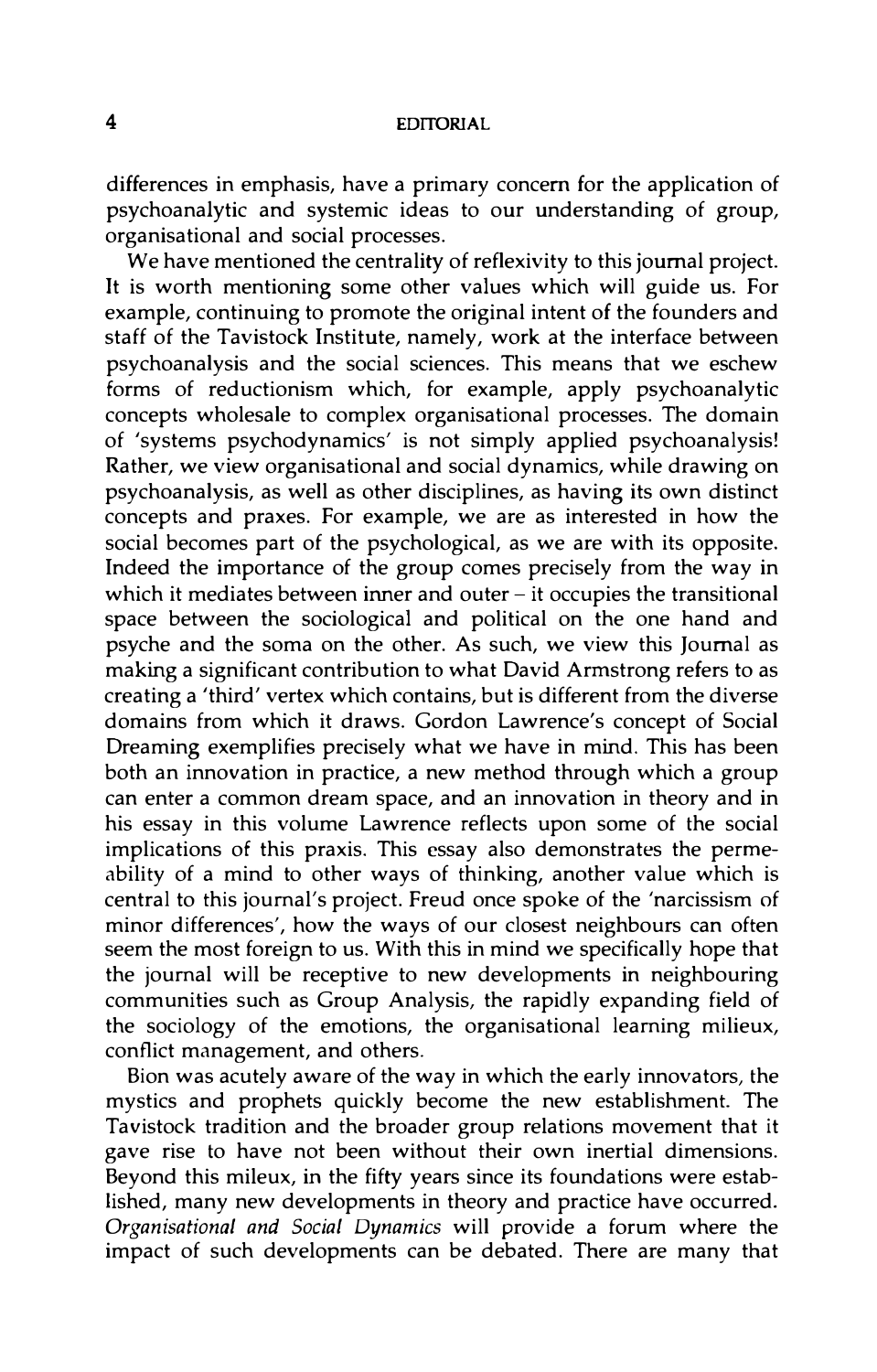could be mentioned but among the most important are the following.

Group relations was strongly influenced by Kleinian psychoanalysis but it has not always been alert to changes within the psychoanalytic movement itself. Bion, for example, was one of the key figures to inspire the development of what is now referred to as the post-Kleinian current out of which a range of new concepts such as 'negative capability' and 'the pathological organisation' have emerged, concepts which may prove particularly useful for the study of group and organisational processes. The contribution by Robert French and Peter Simpson to this volume examines the relevance of the notion of negative capability to the consultant's constructive use of 'not knowing'. Concepts of projective identification have been further developed and refined and this has impacted considerably upon psychoanalytic technique. The increasing importance of the countertransference and a growing awareness of the analyst's active contribution to the analytic encounter have resonated with the development of self psychology, intersubjectivist and relational currents, particularly within the psychoanalytic community in the U.S.A. Such developments will surely have implications for the way in which those applying psychoanalytic perspectives to group and organisational interventions conceive of their role. Rina Bar-Lev Elieli's essay in this volume draws upon Winnicott's work, particularly his notion of 'holding', to offer precisely such reflections.

There have also been major conceptual advances in human systems thinking. Whilst the use of 'open systems' theory enabled giant strides to be made in the early years of group relations there may be a sense in which this theory was a creature of its times, appropriate to a particular form of organisation – stable, bounded and internally homogenous. For many contemporary organisations it is no longer at all clear where or how to locate the boundaries of the organisation . Arguably many no longer have identifiable 'insides' and 'outsides', nor stable objectives. Moreover, strategies are emergent rather than planned, and executive authority is contested and negotiated between multiple stakeholders. Complexity theory, with its emphasis on the self organising properties of complex systems, introduces a whole new way of thinking systemically and, with concepts such as strange attractors, coupling, bifurcation, and so on, a whole new vocabulary for seeing in a different way. Nigel Williams' review in this volume of Mark Buchanan's book, *Ubiquity,* describes some of the new landscapes revealed by this way of thinking.

Changing organisational forms pose a challenge to other established ways of thinking psychoanalytically about organisations. For example, if organisations are no longer clearly bounded entities and if their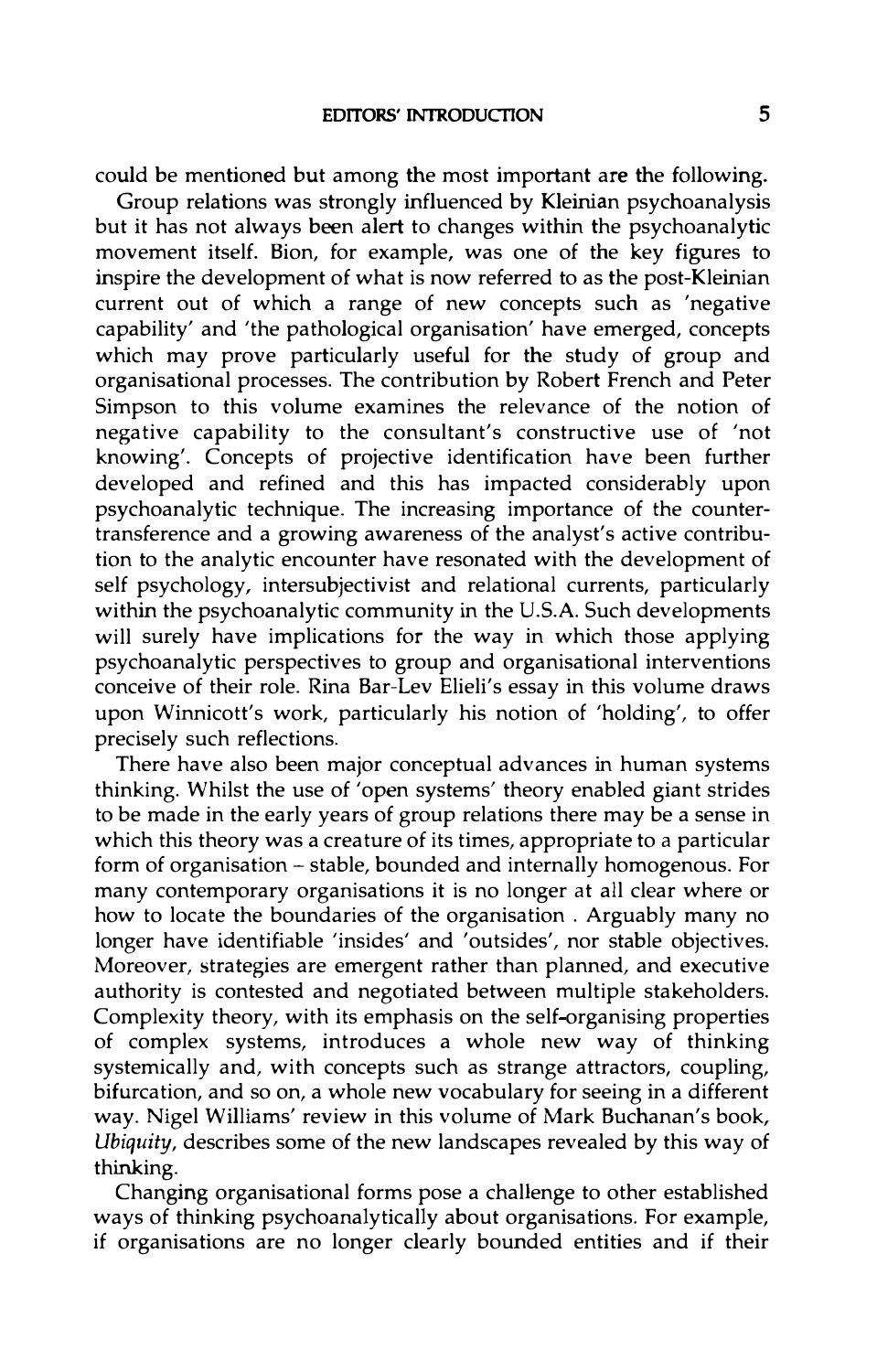### **6 EDITORIAL**

bodies have become more fluid and gelatinous rather than skeletal, then they can no longer function as containers of meaning and affect in the way in which they did in the past. It is possible that organisations have become increasingly emptied of affective meaning for employees whose primary identification has shifted to the work itself and/or to like-minded colleagues whose networks ignore organisational boundaries. Or, as is suggested by Ed Shapiro in his contribution to this volume, changing organisational forms imply that meaning now has to be built into the organisation by a painstaking dialogue around questions of its values, mission and social responsibilities. Whatever the case, post-modem organisational forms provide a new terrain for action-research and consultancy interventions - a terrain where influence is often more critical than formal authority, and where power moves in ever more mysterious ways.

Group relations has always preached the value of open dialogue in groups and organisations and has tended to believe that, so long as anxiety is taken care of, individuals will naturally overcome their resistance to learning from new experience, particularly from the experience of others. That organisation members might oppose dialogue, not out of anxiety or internal defensiveness, but because of their attachment to the virtues of concealment and manouvre has often come as a bit of a surprise. Psychoanalytically informed consultants have often not been very strong on organisational politics and as a result they have sometimes been naive about critical aspects of organisational functioning. Knowing how power operates, seeing how it makes use of human desires, especially unconscious ones, for its own ends, understanding its pervasiveness in corrupting and perverting positive emotions and attachments have, with few exceptions been a lacunae in group relations thinking. We hope, therefore, that the pages of this journal will provide a space for enlarging an understanding of the political dimensions of group and organizational life, both with a large and small 'p'. Indeed we are not only concerned to understand the penetration of politics into the emotional life of groups we are equally concerned with the penetration of collective emotions and phantasies in the life of society and its citizens. Tim Dartington's essay in this volume reflects on the unconscious and affective dimensions of the experience of citizenship in the UK during the 1990's by drawing on data generated by 'Listening Posts' - an innovative method which enables groups to share those aspects of their experience of citizenship which are normally less available for thought.

In addition, the powerful role of collective sentiments and projective processes in situations of social conflict has long been known but seldom made the focus of research or intervention. In a period when